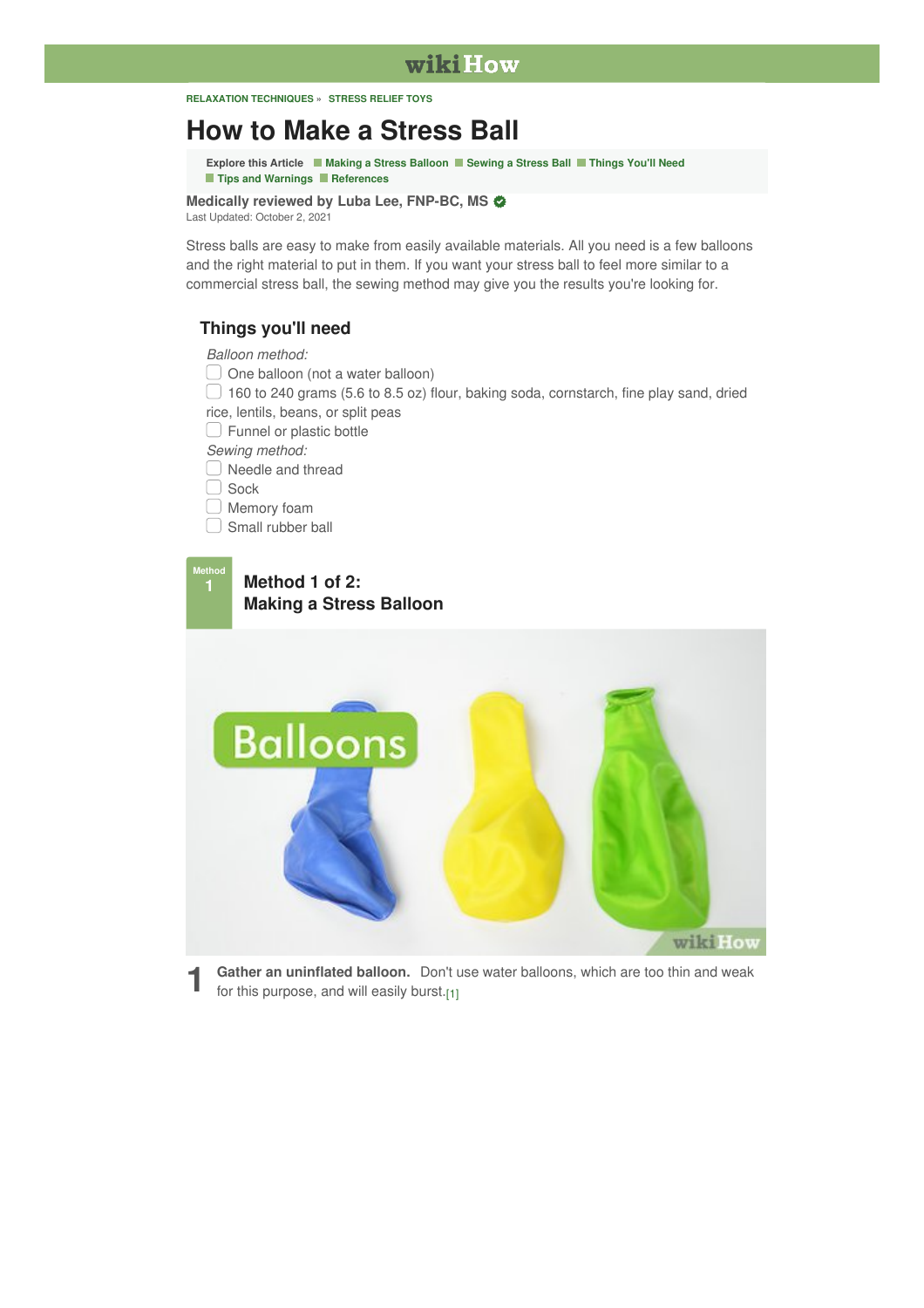

**2** Choose a filling. For a typical palm-sized stress ball, you'll need approximately 160 to 240 grams (5.6 to 8.5 oz) of filling. Any of these will do: 240 grams (5.6 to 8.5 oz) of filling. Any of these will do:

- <span id="page-1-0"></span>For a firm stress ball, use flour, baking soda,[\[2\]](#page-6-2) or cornstarch (a white powder called cornflour in the Commonwealth).
- For a looser stress ball, use dry rice lentils, small beans, or split peas, or fine play sand from a hardware store.
- Mix a small amount of dried rice into flour for something in between. This is also more durable than flour alone.



**3** Blow up the balloon slightly (optional). This isn't always necessary but can be useful if the balloon isn't elastic enough to fit the filling. Blow it up to about 3 to 5 inches (7.6 to **Blow up the balloon slightly (optional).** This isn't always necessary but can be useful 12.7 cm) across, then pinch the neck shut without tying it.

- This is easiest to do with a clip or assistant to hold it closed.
- This can make the filling process messier if the air escapes while you're filling it.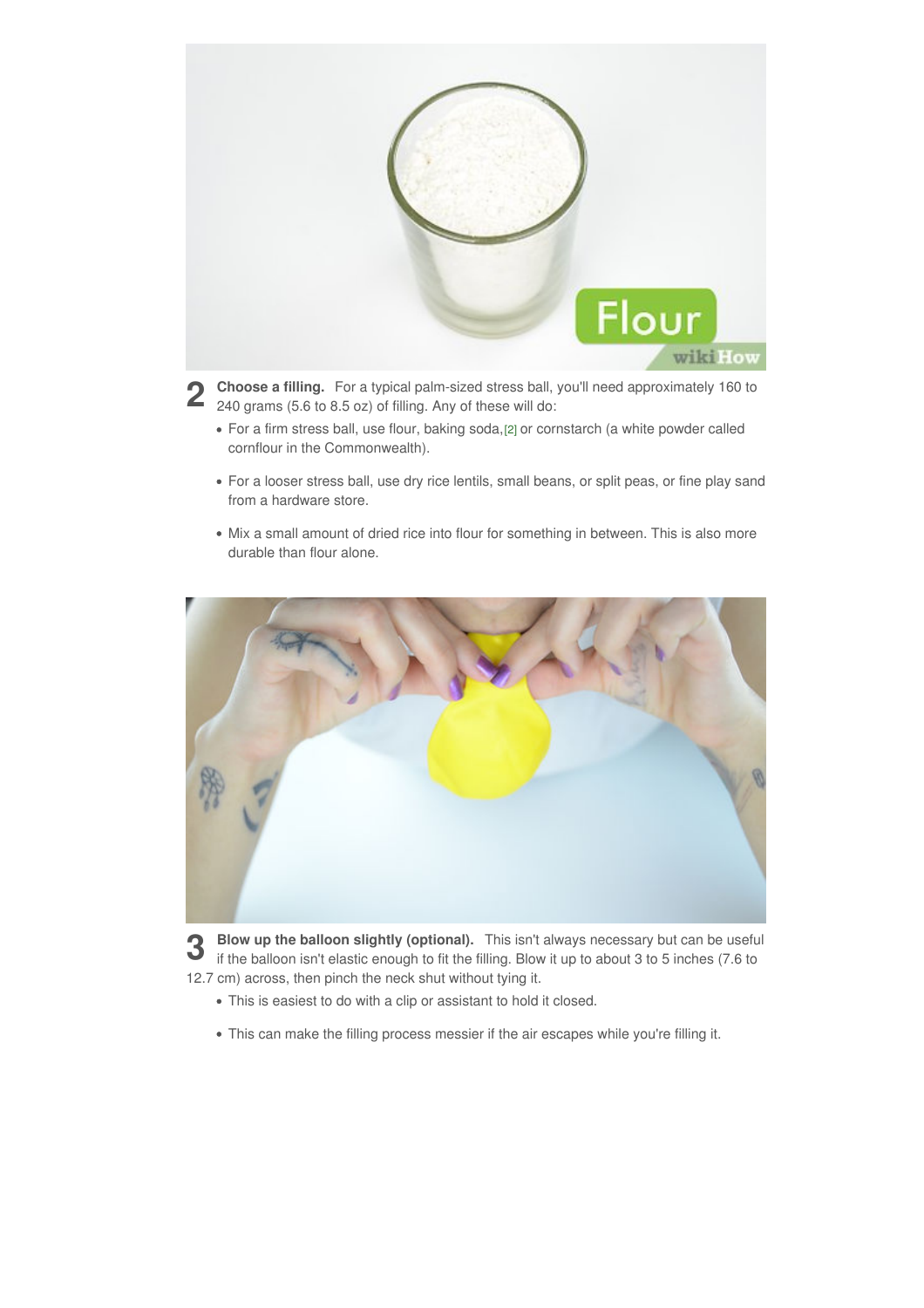

<span id="page-2-0"></span>**4** Stick a funnel into the neck. If you do not have a funnel, spoon the filling into a plastic bottle instead, and fit the balloon over the neck. A plastic cup pinched to form a spout will **Stick a funnel into the neck.** If you do not have a funnel, spoon the filling into a plastic work too, but tends to make a mess.[\[3\]](#page-6-3)



**5** Fill the balloon slowly. For a typical palm-sized ball, you'll want to fill the balloon approximately 2 to 3 inches (5.1 to 7.6 cm) deep. Pour slowly to avoid clogging the neck **Fill the balloon slowly.** For a typical palm-sized ball, you'll want to fill the balloon of the balloon.

If it clogs, use a pencil or spoon handle to clear the opening.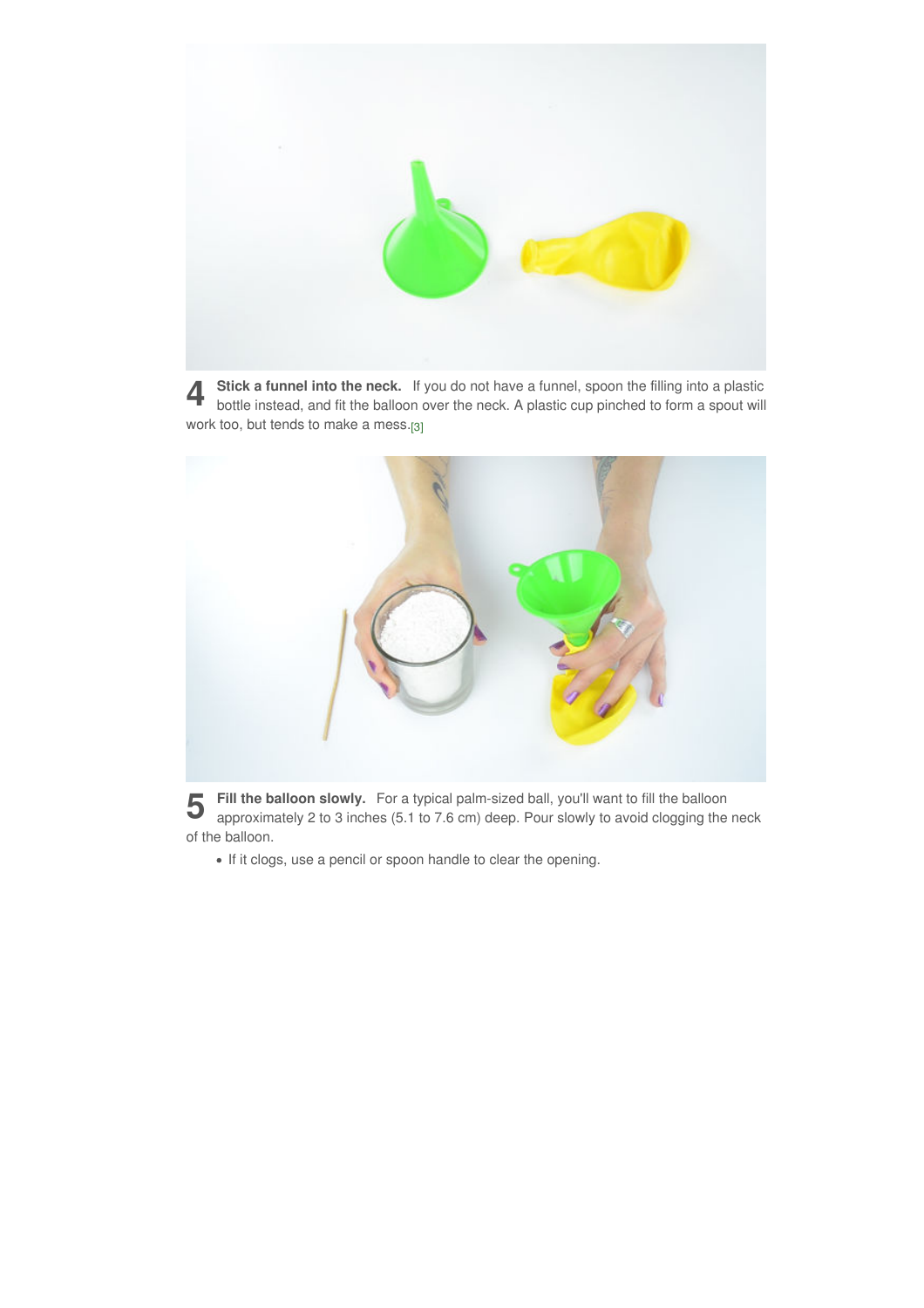

**6** Pinch out excess air and tie closed. Remove the balloon from the funnel and let out as much air as you can. Tie the neck of the balloon closed tightly. as much air as you can. Tie the neck of the balloon closed tightly.

<span id="page-3-0"></span>To release the air, pinch near the neck and separate your finger and thumb slightly. Too wide an opening can blow flour everywhere.[\[4\]](#page-6-4)



**7** Snip off the excess rubber. Use a sharp pair of scissors to cut off the d<br>the balloon. Don't try to cut too close to the knot, or it could come undone. **Snip off the excess rubber.** Use a sharp pair of scissors to cut off the dangling end of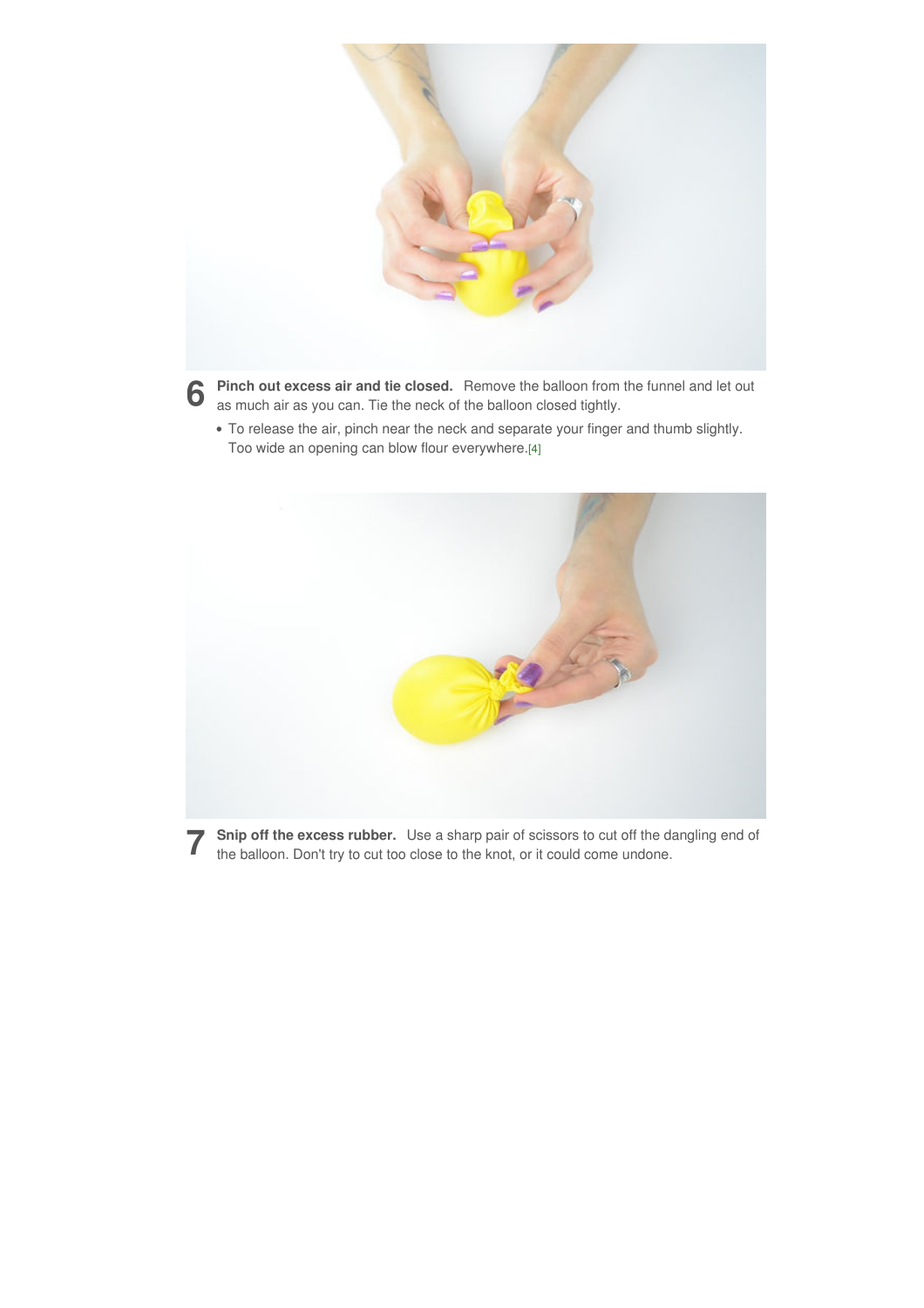<span id="page-4-0"></span>**Method 2 of 2: Sewing a Stress Ball Method**

**2**



<span id="page-4-1"></span>**1 1 Wrap a small rubber ball in memory foam.** You can find the rubber ball from children's toy stores, and memory foam at some fabric stores or specialized online **Wrap a small rubber ball in memory foam.** You can find the rubber ball from stores.<sub>[\[5\]](#page-6-5)</sub> You'll want a piece of memory foam roughly 3.5 x 5 inches (9 x 12.5 cm) in size, and anywhere from 1to 3 inches (2.5–7.5 cm) thick. A thicker piece of memory foam will make a softer, more squeezable stress ball.



**2** Sew the foam around the rubber ball. Wrap the foam around the rubber ball and sew the memory foam together with needle and thread to enclose the ball completely. Snip the memory foam together with needle and thread to enclose the ball completely. Snip off excess memory foam if necessary to make a rough spherical shape.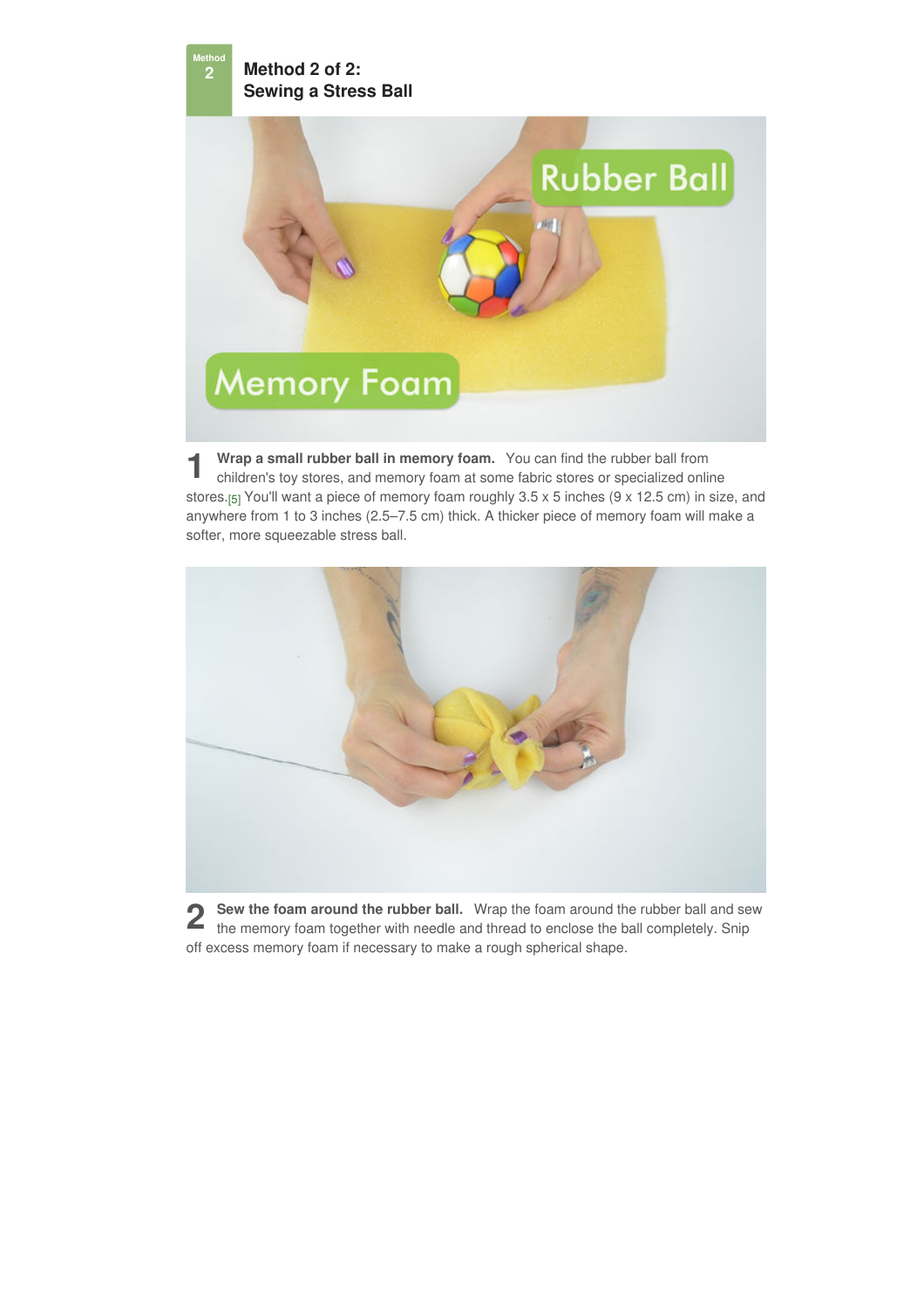

**3** Finish by sewing a sock or piece of thick fabric around the memory foam. An sock will provide a durable outer covering, but you can use a thick piece of fabric **Finish by sewing a sock or piece of thick fabric around the memory foam.** An old instead. Snip the sock or fabric to make it a tight sphere around the memory foam. Your squeeze ball is now complete.

# **VideoRead Video [Transcript](#page-0-2)**

<https://www.wikihow.com/video/8/88/Make+a+Stress+Ball+Step+0+Version+2.360p.mp4>

# **Tips**

- <span id="page-5-0"></span>Using kinetic sand will make it more squishy and fun to play with!
- Don't put water with the flour in your stress ball. It will turn into playdough!
- Make sure not to fill it up too much!
- Put a hair net over the stress ball. This will create a really cool effect when you squeeze it!
- Put slime in the stress ball to make it squishier.
- Fill it with orbeez and use a clear balloon!
- You can fill your stress ball with toothpaste for a squishier texture.
- Don't add too much water when adding water to the cornstarch or it will become too liquid.
- Cornstarch and a small spoonful of water will make a stress ball that's soft when handled gently and becomes firm when squeezed. Leave this for about 20 minutes before using, while the cornstarch becomes wet. This type of stress ball has a shorter lifespan.
- Permanent marker is an easy way to decorate the ball.

# **Warnings**

- Fillings with water or salt can weaken the balloon rubber and wear out the stress ball more quickly.
- Wrapping multiple balloons around your stress balloon will add more friction, making it more likely to break.